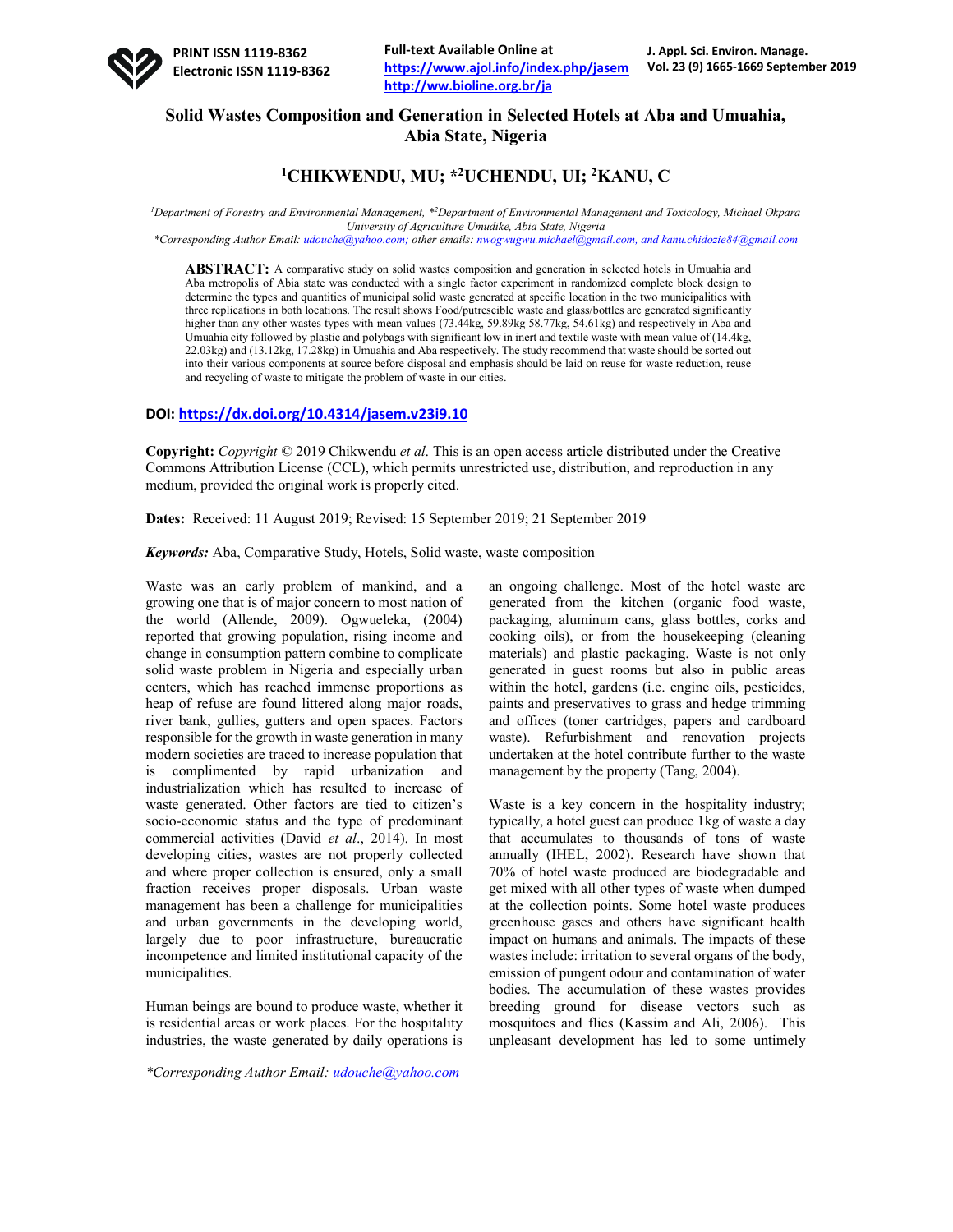human deaths, which was estimated to be up to 20,000 in a year (NEMA, 1998).

With all these problems and challenges in our society therefore, the objective of this study is to identify the quantity and composition of solid waste generated from hospitality industries as well as the management strategies in selected hotel in Abia State Nigeria.

### **MATERIALS AND METHODS**

The research was carried out in Abia sate in south eastern Nigeria. It lies between latitudes 5° 25′ 0″ N, and longitude 7° 30′ 0″ E, it covers area of 6,320 km2 and a population of about 2,845,380, it has two district seasons in a year, rainy season and dry season. The mean annual climatic data in Abia state are as follows; maximum and minimum temperature  $25^{\circ}$ C and  $32^{\circ}$ C respectively; rainfall 2400 mm; relative humidity 80- 90% (NPC, 2006). Abia State has three major agro ecological zones, fresh water swamp forest, rainforest and derived savanna. (keay, 1989).

Information on solid waste composition and generation in selected hotels in Abia State, which involves the collection, sorting and weighing measurement of sorted waste was carried out once a week between 6:30 am and 8:00 am for a period of 4 months. Sorting of waste to determine the composition and generation rates in different hotels categories in specific locations in Umuahia and Aba, Abia State, Nigeria were ascertained. Quantities of solid waste composition generated from selected hotels at specific location (specifically in kg per day/week/month) at Umuahia and Aba, Abia State, Nigeria were recorded.

A (9×2) single factor experiment in randomized complete block design (RCBD) with three replicates was used to determine the waste types and quantities of municipal solid waste generated at specific location in each of the two municipalities/location (Umuahia and Aba) with three replications in both locations. Three hotels were randomly chosen at each location for waste generation collection and sorting within each site.

The composition and quantities of solid waste generated were weighed using weighing balance. The study was undertaken in three phases. The first phase of the study assessed solid waste composition and quantities of waste generated at different hotels in specific locations on weekly basis, the second phase of the study determined the type and quantities of waste generated at different hotels at specific locations on monthly basis, the third phase involves the quantities of waste types generated at different hotels selected for 16 weeks (4 months) in the study area. The results of the data collected were statistically analyzed using the

procedures of Steel and Torrie (1980). Significant differences between treatment means of the various experiments were tested at  $(P<0.05)$ , using the Fisher's Least Significant Difference (F-LSD) (Steel and Torrie, 1980; Alika, 2006).

### **RESULTS AND DISCUSSION**

Table 1 shows that there is significant difference between the mean values of the various solid waste types generated in Umuahia and Aba, while there is no significant difference  $(P<0.05)$  in the levels of waste generated in the Hotels in Umuahia and a significant difference  $(P<0.05)$  between the mean level of waste generated in the hotels in Aba. This could be attributed to the level of commercial activities generated within and around the hotels especially in Aba city where numerous activities such as business activities, industries, ceremonies, institutions, etc. take place.

Table 2 shows that there was significant difference (P<0.05) between the mean values of the various solid waste types generated in Umuahia and Aba town in 4 weeks. There was also significant difference (P<0.05) between the mean values of the level of waste generated from the three hotels in Umuahia and Aba. From the result obtained, food/putrescible wastes are significantly higher compared to other hotel wastes followed by bottle/glass in weight on the mean of (14.69 kg, 18.36 kg) and (13.60 kg) (14.92 kg) respectively while textile and inert waste are significantly low in hotels with mean of (3.60 kg, 5.51 kg) and (3.28 kg, 4.32 kg) respectively in Umuahia and Aba.

Table 3 shows that there was no significant difference  $(p<0.05)$  between means values of the various solid waste types generated and the level of waste generated in the three hotels under study in Umuahia. The result in the table also revealed that food/putrescible waste and glass/bottles are generated significantly higher than any other wastes types with mean values (73.44kg, 59.89kg) 58.77kg, 54.61kg) and respectively in Aba and Umuahia city for 4 months of the study, followed by plastic and polybags with significant low in inert and textile waste with mean value of (14.4kg, 22.03kg) and (13.12kg, 17.28kg) in Umuahia and Aba location respectively.

Figure 2 shows that the highest waste component generated was from the food/putrescible with a mean value of 58.77kg in Umuahia and 73.44kg in Aba, followed by the bottle/glass waste components with mean values of 54.61kg in Umuahia and 59.89kg in Aba in 16 weeks (4 month), while the least waste component was generated from inert and textile waste components with mean values of 13.12kg and 14.40kg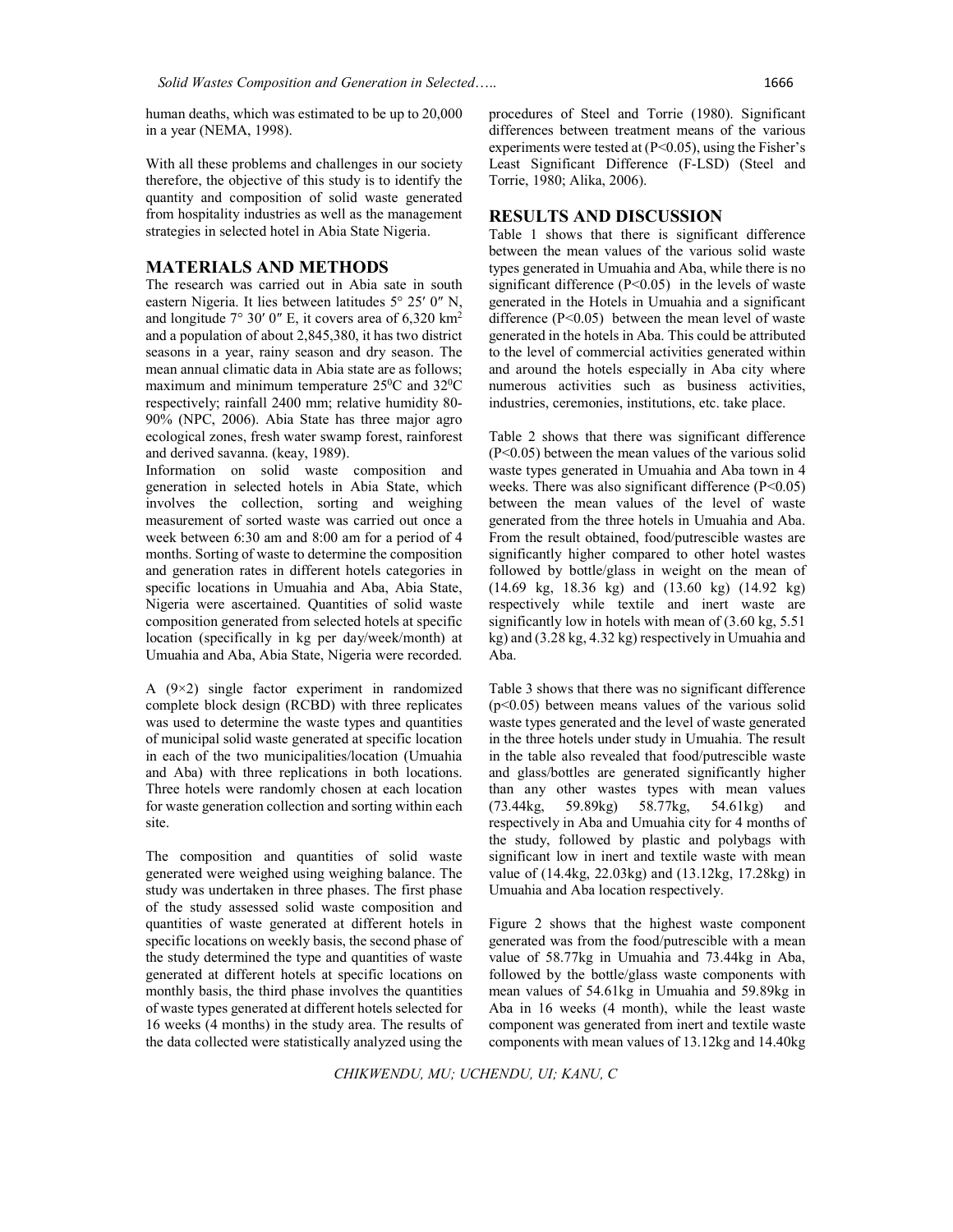**Hotels** 0.7095 0.4355

in Umuahia respectively while in Aba the least waste types was generated was from papers and inert wastes

Solid waste component

with mean values of 13.56kg and 17.28kg respectively.

| Hotels in Umuahia        |        |        |        |                 | . .<br><b>Hotels in Aba</b> |        |        |                 |
|--------------------------|--------|--------|--------|-----------------|-----------------------------|--------|--------|-----------------|
| <b>Waste composition</b> | 1 Star | 2 Star | 3 Star | Mean            | 1 Star                      | 2 Star | 3 Star | Mean            |
| (kg)                     | Hotel  | Hotel  | Hotel  | $M \pm SE$      | Hotel                       | Hotel  | Hotel  | $M \pm SE$      |
| Bottle/glass             | 2.84   | 3.20   | 4.20   | $3.41 \pm 0.41$ | 2.55                        | 3.22   | 5.46   | $3.74 \pm 0.88$ |
| Poly bags                | 1.21   | 1.80   | 3.21   | $2.07 \pm 0.59$ | 1.80                        | 1.96   | 2.20   | $1.97 \pm 0.12$ |
| Plastic/Rubber.          | 2.00   | 2.50   | 2.40   | $2.30 \pm 0.15$ | 2.42                        | 2.10   | 2.90   | $2.47 \pm 0.23$ |
| <b>Textiles</b>          | 0.30   | 0.60   | 1.80   | $0.90 \pm 0.49$ | 1.41                        | 0.92   | 1.80   | $1.13 \pm 0.23$ |
| Papers                   | 0.65   | 0.90   | 1.80   | $1.17 \pm 0.35$ | 0.58                        | 0.85   | 1.11   | $0.84 \pm 0.15$ |
| Metal                    | 0.76   | 0.94   | 1.65   | $1.17 \pm 0.27$ | 1.21                        | 1.76   | 1.97   | $1.65 \pm 0.23$ |
| Food/Putrescible         | 4.82   | 3.80   | 2.40   | $3.67 \pm 0.70$ | 3.80                        | 4.25   | 5.72   | $4.59 \pm 0.58$ |

Inert waste 0.21 1.45 0.80 **0.82±0.36** 0.70 1.11 1.43 **1.08±0.21** Others 0.65 1.90 2.40 **1.65±0.52** 0.87 1.30 2.00 **1.39±0.33 Hotel means** 1.49 1.90 2.30 **1.90±0.23** 1.70 1.94 2.73 **2.11±0.31**

**Table 1:** Quantities of solid waste composition generated from selected hotels in Umuahia and Aba for (7 days)

**Table 2:** Quantities of solid waste composition generated from selected hotels in Umuahia and Aba for (4 weeks)

| Hotels in Umuahia      |               |        |               |                  | <b>Hotels in Aba</b> |        |        |                  |
|------------------------|---------------|--------|---------------|------------------|----------------------|--------|--------|------------------|
| Waste composition (kg) | 1 Star        | 2 Star | 3 Star        | <b>Means</b>     | 1 Star               | 2 Star | 3 Star | <b>Means</b>     |
|                        | Hotel         | Hotel  | Hotel         | $M \pm SE$       | Hotel                | Hotel  | Hotel  | $M \pm SE$       |
| Bottle/glass           | 11.36         | 12.80  | 16.80         | $13.65 \pm 1.63$ | 10.20                | 12.88  | 21.84  | $14.97 \pm 3.52$ |
| Poly bags              | 4.84          | 7.20   | 12.84         | $8.29 \pm 2.37$  | 7.20                 | 7.84   | 8.80   | $7.95 \pm 0.46$  |
| Plastic/Rubber         | 8.00          | 10.00  | 9.60          | $9.20 \pm 0.61$  | 9.68                 | 8.40   | 11.60  | $9.89 \pm 0.37$  |
| Textiles               | 1.20          | 2.40   | 7.20          | $3.60 \pm 1.83$  | 5.64                 | 3.68   | 7.20   | $5.51 \pm 1.02$  |
| Papers                 | 2.60          | 3.60   | 7.20          | $4.47 \pm 1.40$  | 2.32                 | 3.40   | 4.44   | $3.39 \pm 1.08$  |
| Metal scrap            | 3.04          | 3.76   | 6.60          | $4.47 \pm 1.09$  | 4.84                 | 7.04   | 7.88   | $6.59 \pm 0.91$  |
| Food/Putrescible       | 19.28         | 15.20  | 9.60          | $14.69 \pm 2.81$ | 15.20                | 17.00  | 22.88  | $18.36 \pm 2.32$ |
| Inert waste            | 0.84          | 5.80   | 3.20          | $3.28 \pm 1.43$  | 2.80                 | 4.44   | 5.72   | $4.32 \pm 1.16$  |
| <b>Others</b>          | 2.60          | 7.60   | 9.60          | $6.60 \pm 2.08$  | 3.48                 | 5.20   | 8.00   | $5.56 \pm 1.32$  |
| Hotel means            | 5.97          | 7.60   | 9.18          | $7.58 \pm 0.93$  | 6.82                 | 7.76   | 10.93  | $8.50 \pm 1.24$  |
|                        | $F-LSD(0.05)$ |        | $F-LSD(0.05)$ |                  |                      |        |        |                  |
| Solid waste types      | 3.8278        |        | 3.2889        |                  |                      |        |        |                  |
| <b>Hotels</b>          | 2.2090        |        | 1.8988        |                  |                      |        |        |                  |

**Table 3:** Quantities of solid waste composition generated from selected hotels in Umuahia and Aba for (16 weeks)

**F-LSD (0.05 F-LSD (0.05)**<br>1.2289 **0.7546** 

| <b>Hotels in Umuahia</b> |               |        |               |                   |        | <b>Hotels in Aba</b> |        |                   |  |  |
|--------------------------|---------------|--------|---------------|-------------------|--------|----------------------|--------|-------------------|--|--|
| Waste composition (kg)   | 1 Star        | 2 Star | 3 Star        | <b>Means</b>      | 1 Star | 2 Star               | 3 Star | <b>Means</b>      |  |  |
|                          | Hotel         | Hotel  | Hotel         | $M \pm SE$        | Hotel  | Hotel                | Hotel  | $M \pm SE$        |  |  |
| Bottle/glass             | 45.44         | 51.20  | 67.20         | $54.61 \pm 6.51$  | 40.80  | 51.52                | 87.36  | $59.89 \pm 14.08$ |  |  |
| Poly bags                | 19.36         | 28.80  | 51.36         | $33.17 \pm 9.49$  | 28.80  | 31.36                | 35.20  | $31.79 \pm 1.86$  |  |  |
| Plastic/Rubber           | 32.00         | 40.00  | 38.40         | $36.80 \pm 2.44$  | 38.72  | 33.60                | 46.4   | $39.57 \pm 3.72$  |  |  |
| Textiles                 | 4.80          | 9.60   | 28.80         | $14.40 \pm 7.33$  | 22.56  | 14.72                | 28.8   | $22.03 \pm 4.07$  |  |  |
| Papers                   | 10.40         | 14.4   | 28.80         | $17.87 \pm 5.59$  | 9.28   | 13.60                | 17.76  | $13.56 \pm 2.45$  |  |  |
| Metal                    | 12.16         | 15.04  | 26.40         | $17.87 \pm 4.35$  | 19.36  | 28.16                | 31.52  | $26.35 \pm 3.63$  |  |  |
| Food/putrescible         | 77.12         | 60.80  | 38.40         | $58.77 \pm 11.22$ | 60.80  | 68.00                | 91.52  | $73.44 \pm 9.28$  |  |  |
| Inert waste              | 3.36          | 23.20  | 12.80         | $13.12 \pm 5.73$  | 11.20  | 17.76                | 22.88  | $17.28 \pm 3.38$  |  |  |
| <b>Others</b>            | 10.40         | 30.40  | 38.40         | $26.40\pm8.30$    | 13.92  | 20.40                | 32.00  | $22.11 \pm 5.29$  |  |  |
| Hotel means              | 23.89         | 30.38  | 36.73         | $30.33 \pm 3.71$  | 27.27  | 31.01                | 43.72  | $34.00\pm4.98$    |  |  |
|                          | $F-LSD(0.05)$ |        | $F-LSD(0.05)$ |                   |        |                      |        |                   |  |  |
| Solid waste types        | 56.6380       |        | 13.1337       |                   |        |                      |        |                   |  |  |
| Hotels                   | 32.6999       |        | 7.5328        |                   |        |                      |        |                   |  |  |

This result is in line with the reports of Oyediran (1997) and Anyakaoha (1997) who noted that municipal waste in Nigeria contains several substances, including leaves, plastic containers, paper, food waste, glass, textile, metals, polythene, etc. According to Ogwueleka, (2009) growing population, rising income and changing consumption pattern combines to complicate solid waste problems in Nigeria. The result from the field experiment shows that there is significant difference  $(P<0.05)$  in solid waste components studied, food/putrescible wastes are generated more than any other type of waste with mean value of 3.67kg in Umuahia and 4.59kg in Aba within 7 days, 14.69kg in Umuahia and 18.36kg in Aba in a period of 4 weeks and 58.77kg in Umuahia and 73.44kg in Aba in 16 weeks. This is in line with the findings of Nwachukwu, (2010) which reveals that Nigerians traditionally use enormous quantities of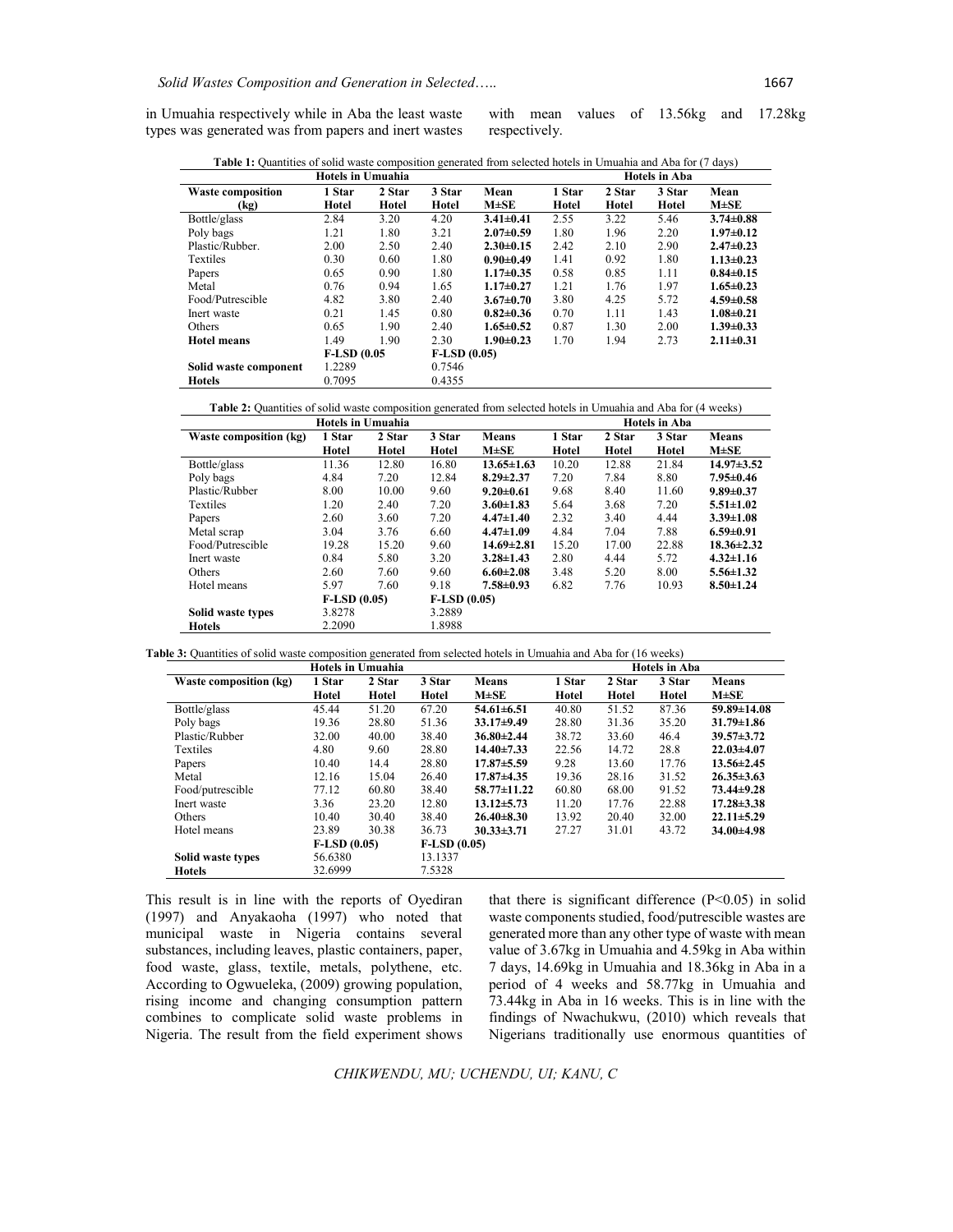assorted leaves of various plants for the fermentation, preparation, wrapping, storage, preservation and sale

of other food stuff and these leaves account for a high portion of the disposed wastes (Shashikanta, 2015).



Solid waste composition

**Fig. 2** Mean quantities of solid waste composition generated (A) per month and (B) in kg for 4 months (16 weeks) in selected hotels in Umuahia and Aba municipality.

More waste is generated in Aba metropolis, this could be attributed to the area been densely populated and being the industrial hub of the State with more commercial activities. These findings are in line with that of Iwuchukwu (1989), who revealed sources of the factors that influenced municipal waste generation to include human population growth of the municipalities' industrial development, diffusion of technical competence, proximity to waste disposal site, accessibility, transportation facilities and composition of the waste. Contreau (1982), revealed, also that the type and waste volume of waste generated vary according to the level of economic development of an area and that municipal dwellers in wealthy cities tends to generate greater waste than municipal dwellers in less wealthy cities.

*Conclusion:* This study has identified the composition/types of waste commonly found and quantities generated in hotels in Abia State. Food waste/putriscible followed by bottle/glass and plastics/ rubber had the highest quantities of waste generated in 6 hotels selected from 2 cities in Abia State (Umuahia and Aba). The study recommend that waste should be sorted out into their various components at source before disposal and emphasis should be laid on reuse of waste reduction, reuse and recycling of waste to mitigate the problem of waste in our cities.

#### **REFERENCES**

Alika, JE (2006). Statistical and Research Methods 2nd Edition Ambik press, Benin City, Nigeria, Pp366